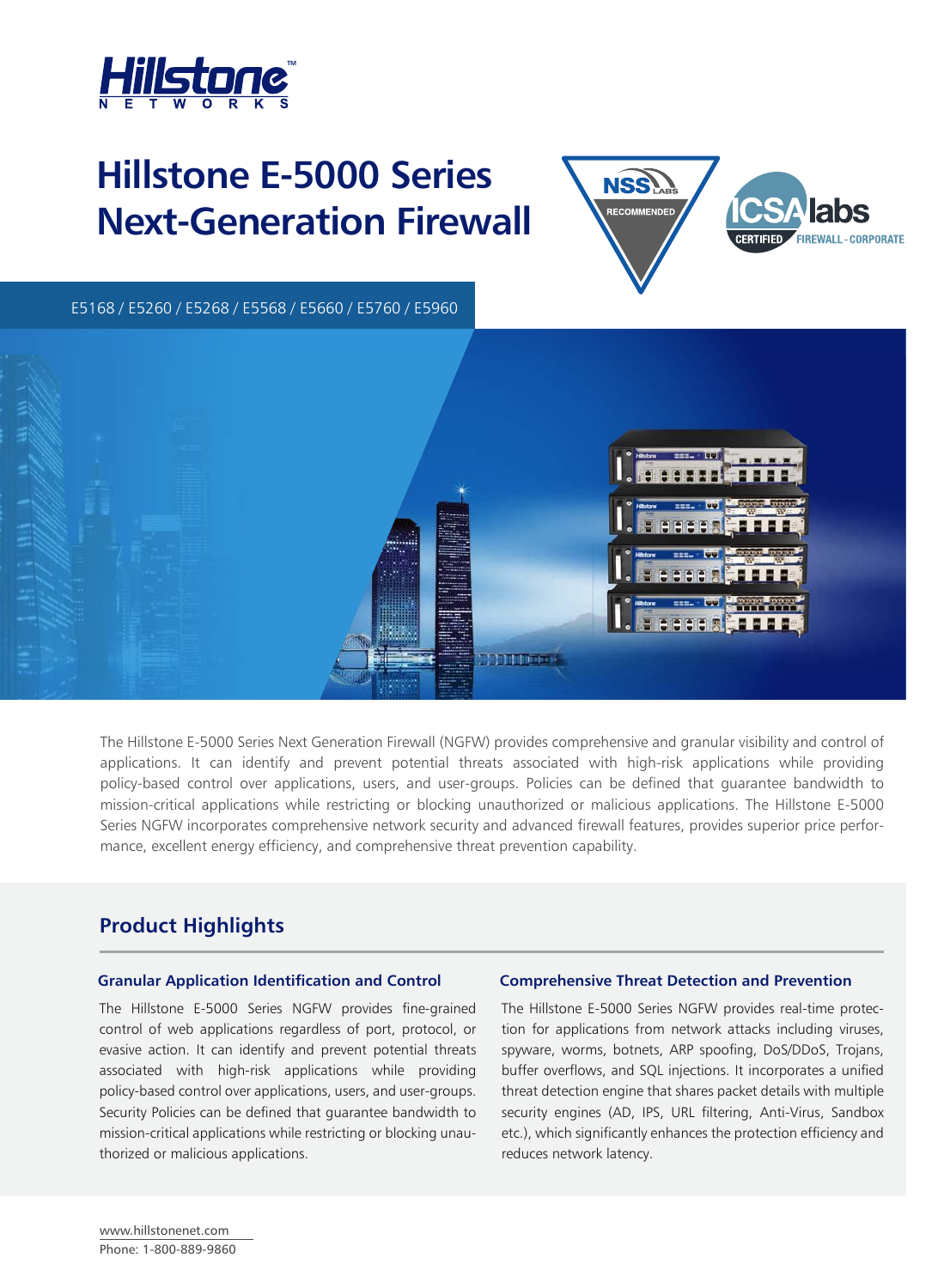# **Features**

#### **Network Services**

- Dynamic routing (OSPF, BGP, RIPv2)
- Static and Policy routing
- Route controlled by application
- Built-in DHCP, NTP, DNS Server and DNS proxy
- Tap mode connects to SPAN port
- Interface modes: sniffer, port aggregated, loopback, VLANS (802.1Q and Trunking)
- L2/L3 switching & routing
- Virtual wire (Layer 1) transparent inline deployment

#### **Firewall**

- Operating modes: NAT/route, transparent (bridge), and mixed mode
- Policy objects: predefined, custom, and object grouping
- Security policy based on application, role and geo-location
- Application Level Gateways and session support: MSRCP, PPTP, RAS, RSH, SIP, FTP, TFTP, HTTP, dcerpc, dns-tcp, dns-udp, H.245 0, H.245 1, H.323
- NAT and ALG support: NAT46, NAT64, NAT444, SNAT, DNAT, PAT, Full Cone NAT, STUN
- NAT configuration: per policy and central NAT table
- VoIP: SIP/H.323/SCCP NAT traversal, RTP pin holing
- Global policy management view
- Security policy redundancy inspection
- Schedules: one-time and recurring

#### **Intrusion Prevention**

- Protocol anomaly detection, rate-based detection, custom signatures, manual, automatic push or pull signature updates, integrated threat encyclopedia (1)
- IPS Actions: default, monitor, block, reset (attackers IP or victim IP, incoming interface) with expiry time
- Packet logging option
- Filter Based Selection: severity, target, OS, application or protocol
- IP exemption from specific IPS signatures
- IDS sniffer mode
- IPv4 and IPv6 rate based DoS protection with threshold settings against TCP Syn flood, TCP/UDP/SCTP port scan, ICMP sweep, TCP/UDP/SCIP/IC-MP session flooding (source/destination)
- Active bypass with bypass interfaces
- Predefined prevention configuration

#### **Anti-Virus**

- Manual, automatic push or pull signature updates
- Flow-based Antivirus: protocols include HTTP, SMTP, POP3, IMAP, FTP/SFTP
- Compressed file virus scanning

#### **Attack Defense**

- Abnormal protocol attack defense
- Anti-DoS/DDoS, including SYN Flood, DNS Query Flood defense
- ARP attack defense

#### **URL Filtering**

- Flow-based web filtering inspection
- Manually defined web filtering based on URL, web content and MIME header
- Dynamic web filtering with cloud-based real-time categorization database: over 140 million URLs with 64 categories (8 of which are security related)
- Additional web filtering features:
	- Filter Java Applet, ActiveX or cookie
	- Block HTTP Post
	- Log search keywords
	- Exempt scanning encrypted connections on certain categories for privacy
- Web filtering profile override: allows administrator to temporarily assign different profiles to user/group/IP
- Web filter local categories and category rating override

#### **Cloud-Sandbox**

- Upload malicious files to cloud sandbox for analysis
- Support protocols including HTTP/HTTPS, POP3, IMAP, SMTP and FTP
- Support file types including PE,ZIP, RAR, Office, PDF, APK, JAR and SWF
- File transfer direction and file size control
- Provide complete behavior analysis report for malicious files
- Global threat intelligence sharing, real-time threat blocking

#### **Botnet C&C Prevention**

- Regularly update the botnet server addresses
- prevention for C&C IP and domain
- Support TCP, HTTP, and DNS traffic detection
- IP and domain whitelists

#### **IP Reputation**

• Botnet server IP blocking with global IP reputation database

#### **SSL Decryption**

- Application identification for SSL encrypted traffic
- IPS enablement for SSL encrypted traffic
- AV enablement for SSL encrypted traffic
- URL filter for SSL encrypted traffic
- SSL Encrypted traffic whitelist
- SSL proxy offload mode

#### **Endpoint Identification**

- Support to identify endpoint IP, endpoint quantity, on-line time, off-line time, and on-line duration
- Support 10 operation systems
- Support query based on IP and endpoint quantity

#### **Data Security**

- File transfer control based on file type
- File protocol identification, including HTTP, FTP, SMTP and POP3
- File signature and suffix identification for over 100 file types
- Content filtering for HTTP-GET, HTTP-POST, FTP and SMTP protocols
- IM identification and network behavior audit

#### **Application Control**

- Over 3,000 applications that can be filtered by name, category, subcategory, technology and risk
- Each application contains a description, risk factors, dependencies, typical ports used, and URLs for additional reference
- Actions: block, reset session, monitor, traffic shaping
- Identify and control cloud applications in the cloud
- Provide multi-dimensional monitoring and statistics for cloud applications, including risk category and characteristics

#### **Quality of Service (QoS)**

- Max/guaranteed bandwidth tunnels or IP/user basis
- Tunnel allocation based on security domain, interface, address, user/user group, server/server group, application/app group, TOS, VLAN
- Bandwidth allocated by time, priority, or equal bandwidth sharing
- Type of Service (TOS) and Differentiated Services (DiffServ) support
- Prioritized allocation of remaining bandwidth • Maximum concurrent connections per IP
- Bandwidth allocation based on URL category

#### **Server Load balancing**

• Weighted hashing, weighted least-connection, and weighted round-robin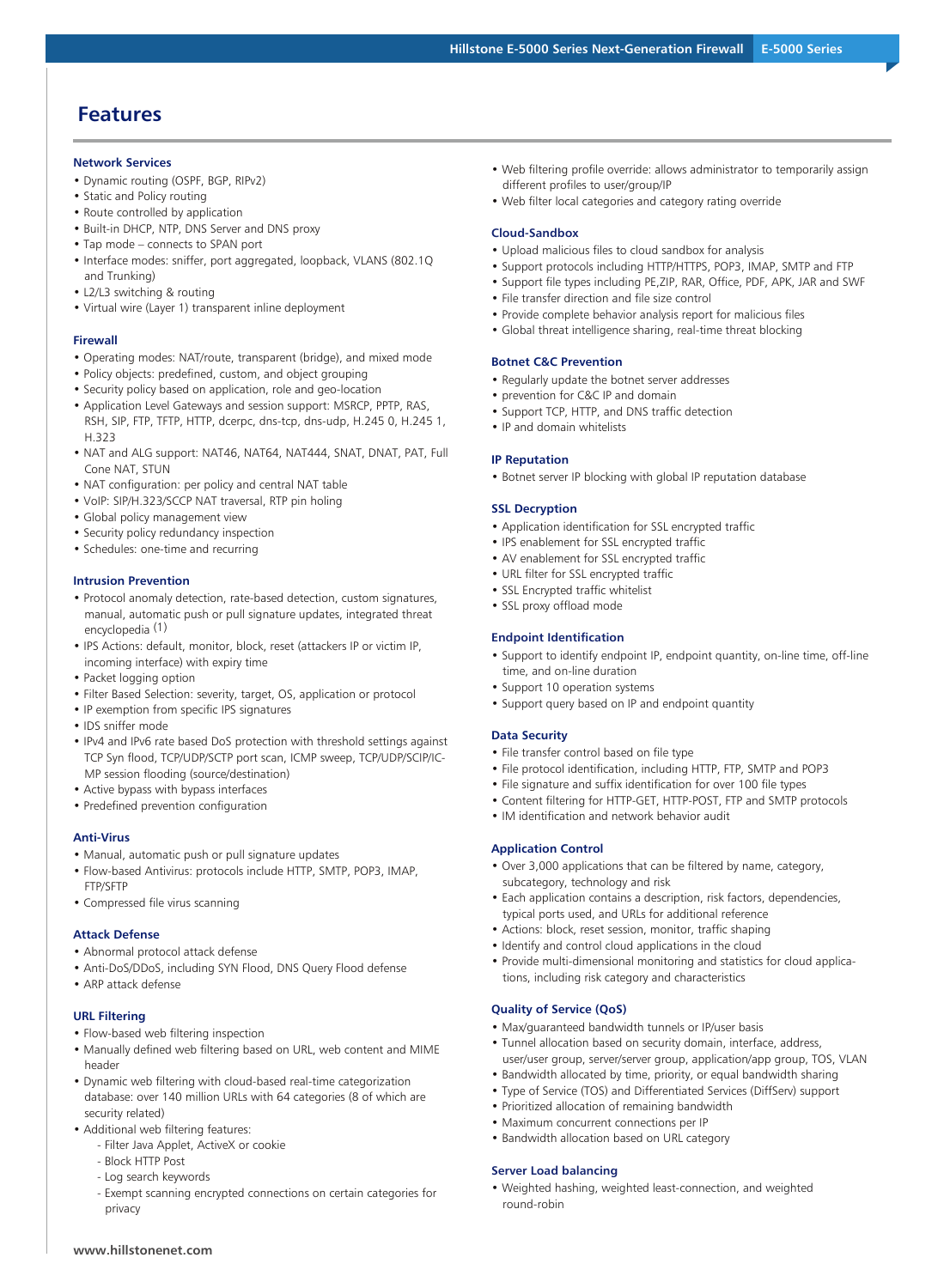# **Features**

- Session protection, session persistence and session status monitoring
- Server health check, session monitoring and session protection

#### **Link Load balancing**

- Bi-directional link load balancing
- Outbound link load balancing includes policy based routing, ECMP and weighted, embedded ISP routing and dynamic detection
- Inbound link load balancing supports SmartDNS and dynamic detection • Automatic link switching based on bandwidth, latency, jitter, connectivi-
- ty, application etc.
- Link health inspection with ARP, PING, and DNS

#### **VPN**

- IPSec VPN
	- IPSEC Phase 1 mode: aggressive and main ID protection mode
	- Peer acceptance options: any ID, specific ID, ID in dialup user group
	- Supports IKEv1 and IKEv2 (RFC 4306)
	- Authentication method: certificate and pre-shared key
	- IKE mode configuration support (as server or client)
	- DHCP over IPSEC
	- Configurable IKE encryption key expiry, NAT traversal keep alive frequency
	- Phase 1/Phase 2 Proposal encryption: DES, 3DES, AES128, AES192, AES256
	- Phase 1/Phase 2 Proposal authentication: MD5, SHA1, SHA256, SHA384, SHA512
	- Phase 1/Phase 2 Diffie-Hellman support: 1,2,5
	- XAuth as server mode and for dialup users
	- Dead peer detection
	- Replay detection
	- Autokey keep-alive for Phase 2 SA
- IPSEC VPN realm support: allows multiple custom SSL VPN logins associated with user groups (URL paths, design)
- IPSEC VPN configuration options: route-based or policy based
- IPSEC VPN deployment modes: gateway-to-gateway, full mesh, hub-and-spoke, redundant tunnel, VPN termination in transparent mode
- One time login prevents concurrent logins with the same username
- SSL portal concurrent users limiting
- SSL VPN port forwarding module encrypts client data and sends the data to the application server
- Supports clients that run iOS, Android, and Windows XP/Vista including 64-bit Windows OS
- Host integrity checking and OS checking prior to SSL tunnel connections
- MAC host check per portal
- Cache cleaning option prior to ending SSL VPN session
- L2TP client and server mode, L2TP over IPSEC, and GRE over IPSEC
- View and manage IPSEC and SSL VPN connections
- PnPVPN

#### **IPv6**

- Management over IPv6, IPv6 logging and HA
- IPv6 tunneling, DNS64/NAT64 etc
- IPv6 routing protocols, static routing, policy routing, ISIS, RIPng, OSPFv3 and BGP4+
- IPS, Application identification, URL filtering, Anti-Virus, Access control, ND attack defense

#### **VSYS**

- System resource allocation to each VSYS
- CPU virtualization
- Non-root VSYS support firewall, IPSec VPN, SSL VPN, IPS, URL filtering
- VSYS monitoring and statistic

**www.hillstonenet.com**

#### **High Availability**

- Redundant heartbeat interfaces
- Active/Active and Active/Passive
- Standalone session synchronization
- HA reserved management interface
- Failover:
	- Port, local & remote link monitoring - Stateful failover
	- Sub-second failover
	- Failure notification

• Deployment options:

- 
- HA with link aggregation - Full mesh HA
- Geographically dispersed HA

#### **Twin-mode HA**

- High availability mode among multiple devices
- Multiple HA deployment modes
- Configuration and session synchronization among multiple devices

#### **User and Device Identity**

- Local user database
- Remote user authentication: TACACS+, LDAP, Radius, Active
- Single-sign-on: Windows AD
- 2-factor authentication: 3rd party support, integrated token server with physical and SMS
- User and device-based policies
- User group synchronization based on AD and LDAP
- Support for 802.1X, SSO Proxy
- WebAuth page customization
- Interface based Authentication
- Agentless ADSSO (AD Polling)
- Use authentication synchronization based on SSO-monitor

#### **Administration**

- Management access: HTTP/HTTPS, SSH, telnet, console
- Central Management: Hillstone Security Manager (HSM), web service APIs
- System Integration: SNMP, syslog, alliance partnerships
- Rapid deployment: USB auto-install, local and remote script execution
- Dynamic real-time dashboard status and drill-in monitoring widgets
- Language support: English

#### **Logs & Reporting**

- Logging facilities: local memory and storage (if available), multiple syslog servers and multiple Hillstone Security Audit (HSA) platforms
- Encrypted logging and log integrity with HSA scheduled batch log uploading
- Reliable logging using TCP option (RFC 3195)
- Detailed traffic logs: forwarded, violated sessions, local traffic, invalid packets, URL etc.
- Comprehensive event logs: system and administrative activity audits, routing & networking, VPN, user authentications, WiFi related events
- IP and service port name resolution option
- Brief traffic log format option
- Three predefined reports: Security, Flow and network reports
- User defined reporting
- Reports can be exported in PDF via Email and FTP

#### **CloudView**

- Cloud-based security monitoring
- 7/24 access from web or mobile application
- Device status, traffic and Threat monitoring • Cloud-based log retention and reporting